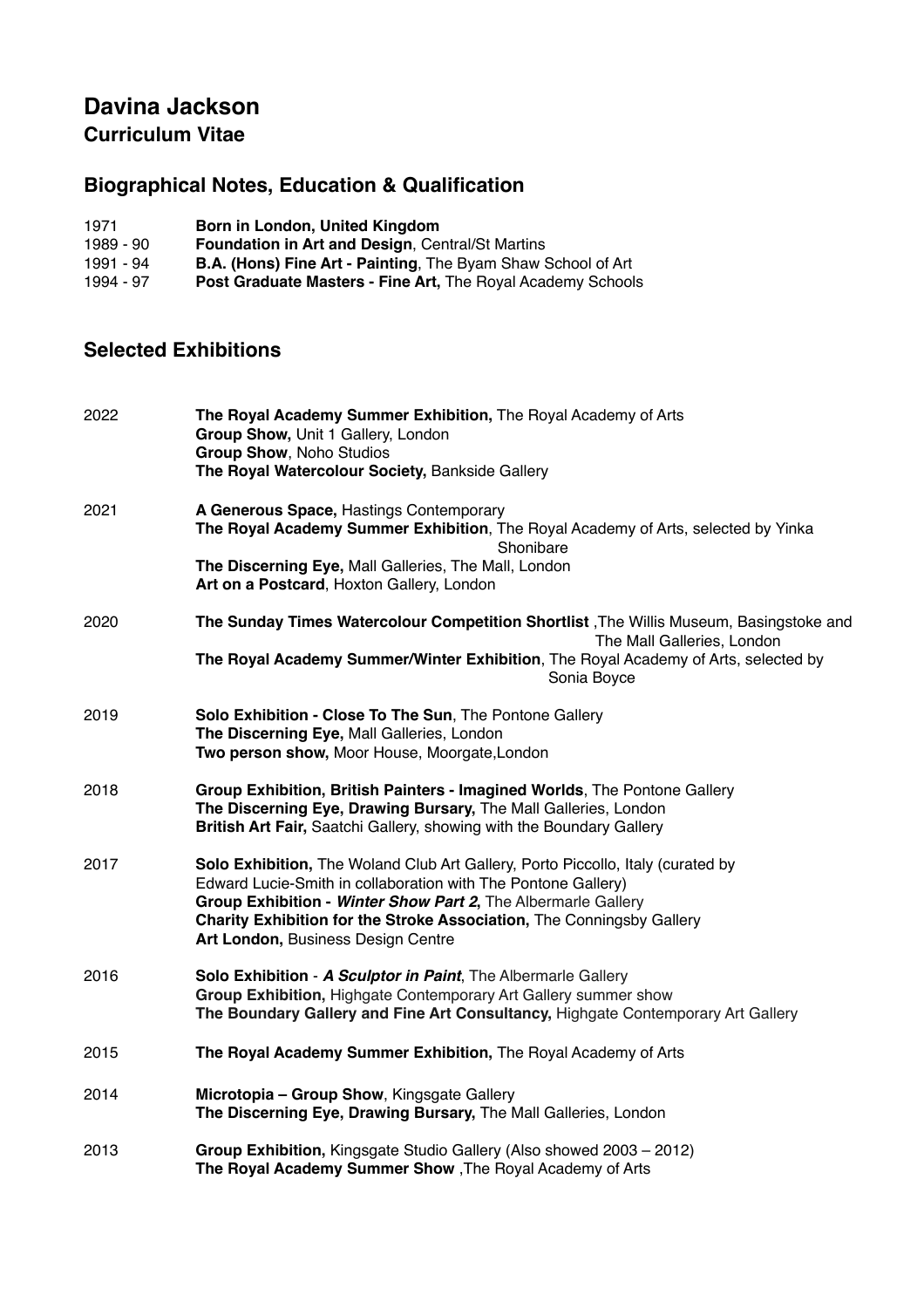| 2012 | International Jewish Artist of the Year Show, Boundary Gallery<br>Curated and Showed in Charity Exhibition (Hare Styling), Dorchester Hotel |
|------|---------------------------------------------------------------------------------------------------------------------------------------------|
| 2009 | Art London, Business Design Centre (Also showed 2008, 2007, 2006, 2000, 1999, 1998, 1994)                                                   |
| 2006 | <b>Group Exhibition, The Boundary Gallery</b>                                                                                               |
| 2004 | Solo Show, Ars Vivendi, Geneva, Switzerland                                                                                                 |
|      | 20th Century Perspectives, Burlington Fine Art                                                                                              |
|      | The Hunting Prize, Royal College of Art (Also showed in 2003, 2002, and 2001)                                                               |
|      | The Modern and the New, Ben Uri Gallery                                                                                                     |
| 2003 | <b>Solo Exhibition, Boundary Gallery</b>                                                                                                    |
|      | Artists Exploring the Theme of the Figure, New Assignee Gallery                                                                             |
| 2002 | Group exhibition, The Institute of Psychoanalysis, Maida Vale, London                                                                       |
|      | The Royal Academy Summer Show, The Royal Academy of Arts                                                                                    |
|      | Works on Paper, Royawed in 2001 and 2000)                                                                                                   |
|      | The Discerning Eye, The Mall Galleries, London                                                                                              |
| 2001 | Ben Uri Museum Exhibition, Phillips, Old Bond Street and Phillips, Edinburgh                                                                |
|      | The Royal Academy Summer Show, The Royal Academy of Arts                                                                                    |
|      | Group Show, The David Curzon Gallery, Wimbledon                                                                                             |
|      | The Discerning Eye, The Mall Galleries, London                                                                                              |
|      | The Landseer Landscape Exhibition, The Mall Galleries                                                                                       |
| 2000 | Solo Exhibition, Boundary Gallery                                                                                                           |
|      | The Discerning Eye, The Mall Galleries, London<br>Cheltenham Open Drawing Exhibition, Cheltenham, Gloucester & Westend Bahnhof, Berlin,     |
|      | Germany                                                                                                                                     |
| 1999 | THE Royal Academy Summer Show, The Royal Academy of Art                                                                                     |
|      | Group Show, Rowe and Mawe                                                                                                                   |
|      | Cheltenham Open Drawing Exhibition, Cheltenham College of Art, Gloucester                                                                   |
| 1998 | Double First, The Boundary Gallery (two person show)                                                                                        |
|      | Artists For Mencap, The Cromwell Hospital [selected artists]                                                                                |
| 1997 | The Royal Academy Summer Show                                                                                                               |
|      | London Fashion Week, Simpsons, Piccadilly (group exhibition)                                                                                |
|      | Xmas Show, Cambridge Contemporary Art [mixed exhibition]                                                                                    |
|      | Institute Of Contemporary Art, Artists commissioned by Chevron plc                                                                          |
| 1996 | Solo Show, The Tavistock Centre                                                                                                             |
|      | The Royal Academy Summer Show, The Royal Academy of Arts                                                                                    |
|      | Contemporary Printmakers, The Whitbey Galleries, Worthing [selected artists]                                                                |
|      | The Cromwell Hospital Solo Show, The Cromwell Hospital                                                                                      |
| 1995 | The Royal Institute of Oil Painters [Winsor and Newton Young Artist Award]                                                                  |
|      | The Discerning Eye, The Mall Galleries, London                                                                                              |
|      | The Royal Academy Summer Show, The Royal Academy of Arts                                                                                    |